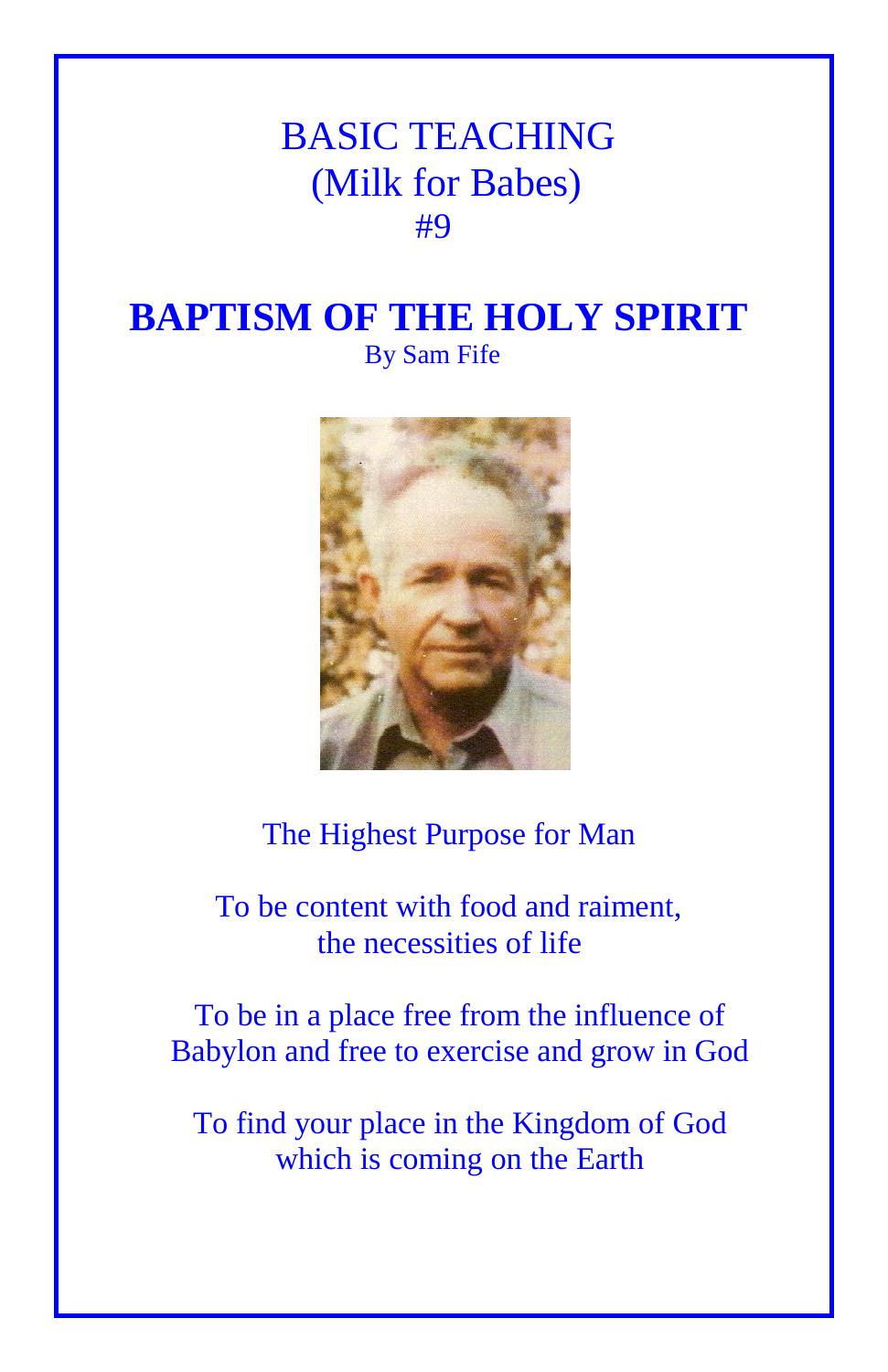This is a study on the Baptism of the Holy Spirit and how to receive Him from the scriptures. We present this study to all those whose hearts are hungry to receive the fulness of God and all that God has to offer them in the Lord Jesus Christ. It is particularly presented for those who must understand fully from the Word, God's Provision for them before they can yield to the Holy Spirit and receive that which God provided for them.

 We find that there are many earnest Christians in the world today who are hungry for the Baptism of the Holy Spirit. Many of them have been seeking for some years but are hindered by misconceptions, misplaced expressions, and incorrect terms that have been used. Many feel that they have to go through the same emotional ecstasy someone else experienced. They have failed to see that the scriptures reveal to us just what the Baptism of the Holy Spirit is and how it can be received without excess emotionalism, without feeling one has to imitate or to emulate the experience of another. Only by yielding themselves fully to the Spirit of God that dwells within them can He immerse them, baptize them, 'baptizo' them in His precious self so that they may experience all of the fullness of God.

 Take your Bible and turn to the 14th chapter of John. We find that beginning in the 14th chapter of John and running through Acts 2 in the scripture, we have a pattern which reveals to us exactly what the Baptism of the Holy Spirit is and exactly how we can receive it.

John 14:15-16 says, "If ye love me, keep my commandments. And I will pray the Father, and he shall give you another Comforter, that he may abide with you for ever." Now in order to fully understand the words of Jesus, we first need to understand that in the 13th through 16th chapters of John we have recorded the last teachings that Jesus gave to His disciples the last night that He was with them.

 The 13th chapter finds them in the upper room. They had partaken of the communion and Jesus washed their feet.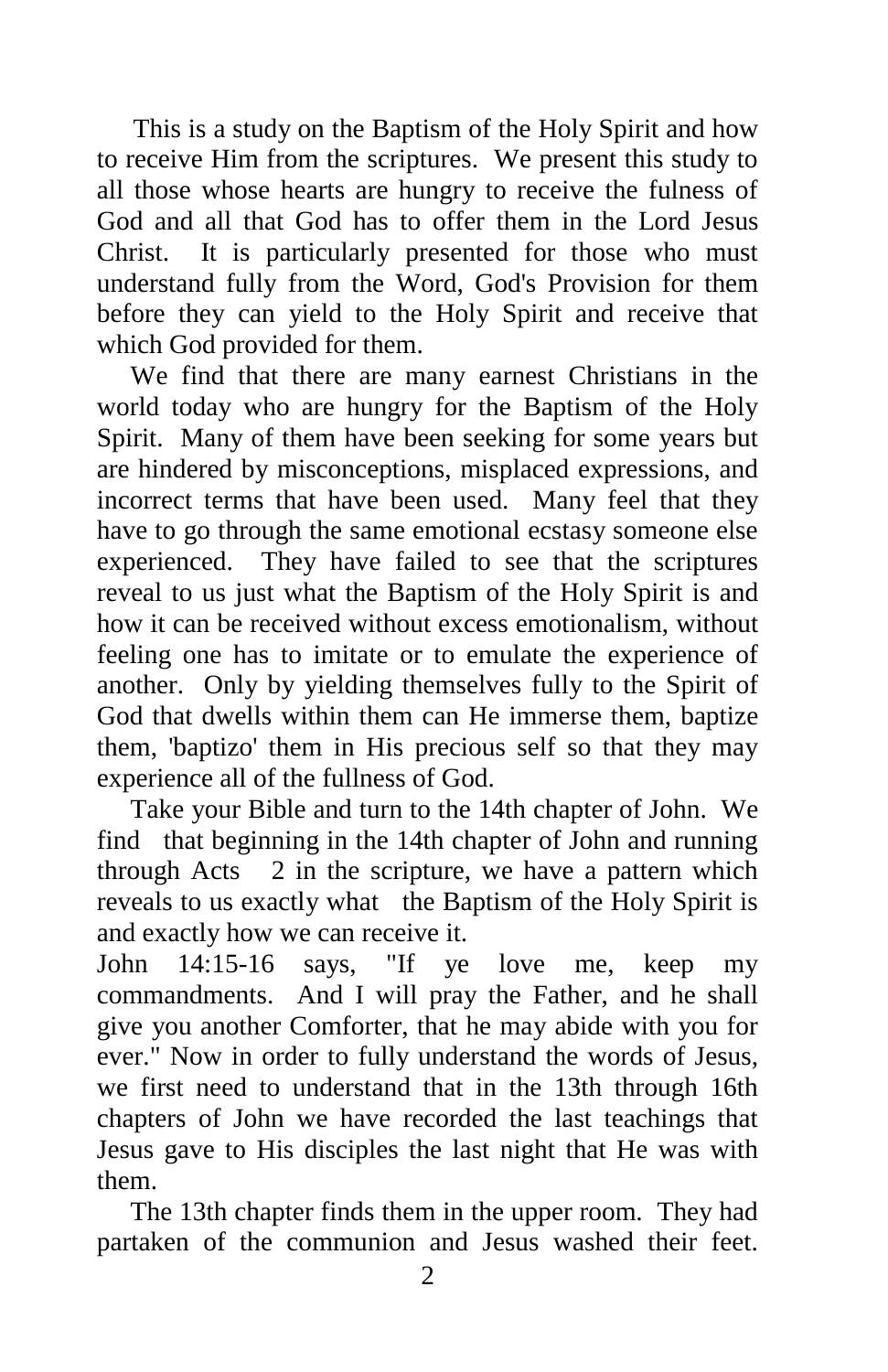When He finished, He sat down and knowing that very night He was going to be crucified, buried, raised again, and ascend up to Heaven and leave them, He said, "If you love me keep my commandments. And I will pray the Father, and he shall give you another Comforter."

 Up until this time, Jesus had been their Comforter and had been with them three years. When they were out on the Sea of Galilee and the ship was about to sink, they ran to Jesus screaming, "Master, carest thou not that we perish?" (Mark 4:38) Jesus arose and calmed the tempest and comforted them. But now He said that He was going away. He was going to send them someone else to take His place, someone who will be to them all that He was to them while He was with them. That other person was the Holy Spirit.

 "Even the Spirit of truth; whom the world cannot receive, because it seeth him not, neither knoweth him: but ye know him, for he dwelleth with you and shall be in you." (John 14:17) This is the first great truth we need to have planted in our consciousness in order to be able to receive the Holy Spirit. He is the one who is sent to be our Comforter not Jesus. It is not in God's plan or in God's provision for Jesus personally to be our comforter. Another was sent, and that other one is the Holy Spirit. He is the one with whom we have to have experienced. We cannot have an experience directly with Jesus. We must have an experience with Jesus through the Holy Spirit. He is sent to reveal Jesus to us. He is sent to glorify Jesus to us. He is sent to enable us to love Jesus.

 Romans 5:5 says "The love of God is shed abroad in our hearts by the Holy Ghost which is given unto us." He is the one who enables us to adore Jesus. We can have every experience with Jesus through Him, but we cannot have any experience with Jesus bypassing Him. This is the problem with so many Christians in the world today. They are trying to have an experience with Jesus without going through the Holy Spirit. Many try to draw their comfort from reading and remembering the things that Jesus did 1900 years ago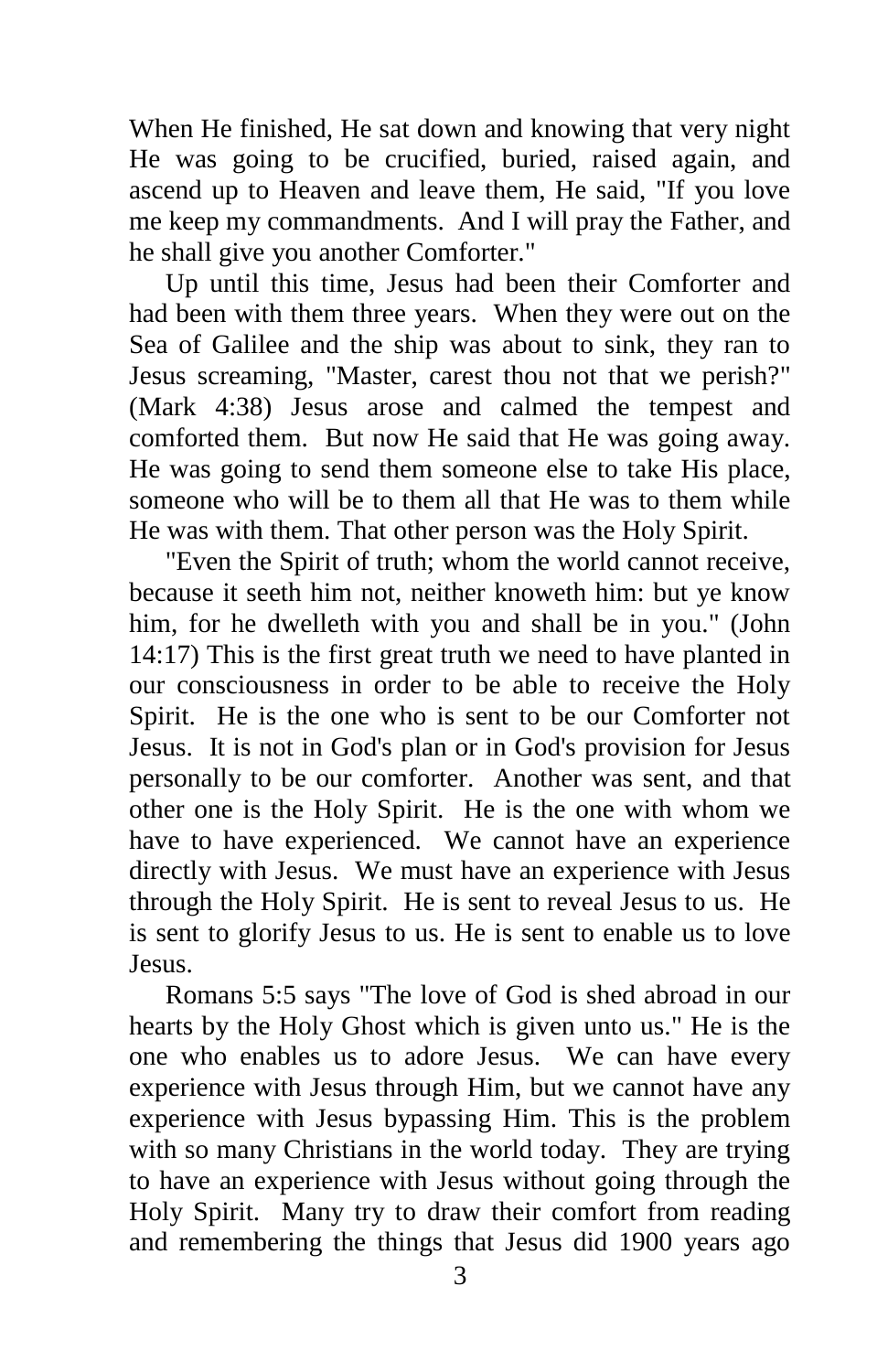when He was in the flesh upon the earth without any real experience with the Holy Spirit at all.

 Consider this dear friend. God knew that these disciples who lived only weeks, months, and years after Jesus' earthly sojourn could not draw their comfort from merely remembering the things Jesus did while He was here, but needed to give another Comforter sent to them. How much more you and I who live over 1900 years after His earthly sojourn need this other Comforter. You cannot have fellowship with Jesus bypassing the Holy Spirit. You cannot have any experience at all with Jesus except through the Holy Spirit. He is Jesus in the world. He is Jesus at the point you and I have experienced. It is only through the Holy Spirit that we can experience Jesus.

 Too many have not had this truth settled in their hearts. Too many are having experiences with their church, their preachers, and their fellow Christians. They are not having an experience with Jesus because they are not filled and yielded to and led by the Holy Spirit continually. They do not seek union and fellowship with the Holy Spirit neither do they seek the manifestation of the Holy Spirit or the gifts of the Spirit. They deceive themselves into thinking that they are having all the experience God wants for them by going directly to Jesus. It cannot be so, my friends.

 You cannot pray except you pray in the Spirit. This is why so many Christians are not getting their prayers answered. They are praying in the flesh. They are not praying in the Spirit at all, and therefore, they are not having any sort of experience with Jesus at all. They are only going through a fleshly form that may give them a measure of fleshly blessing, but it has no efficiency with God in any way. Settle in your hearts, dear friends, you need to be filled with the Holy Spirit. You need to have daily experiences with the other Comforter, the Holy Spirit. Once this is settled in your heart and you begin to be hungry for that experience with Jesus through Him, then you are beginning to prepare to receive the Baptism of the Holy Spirit.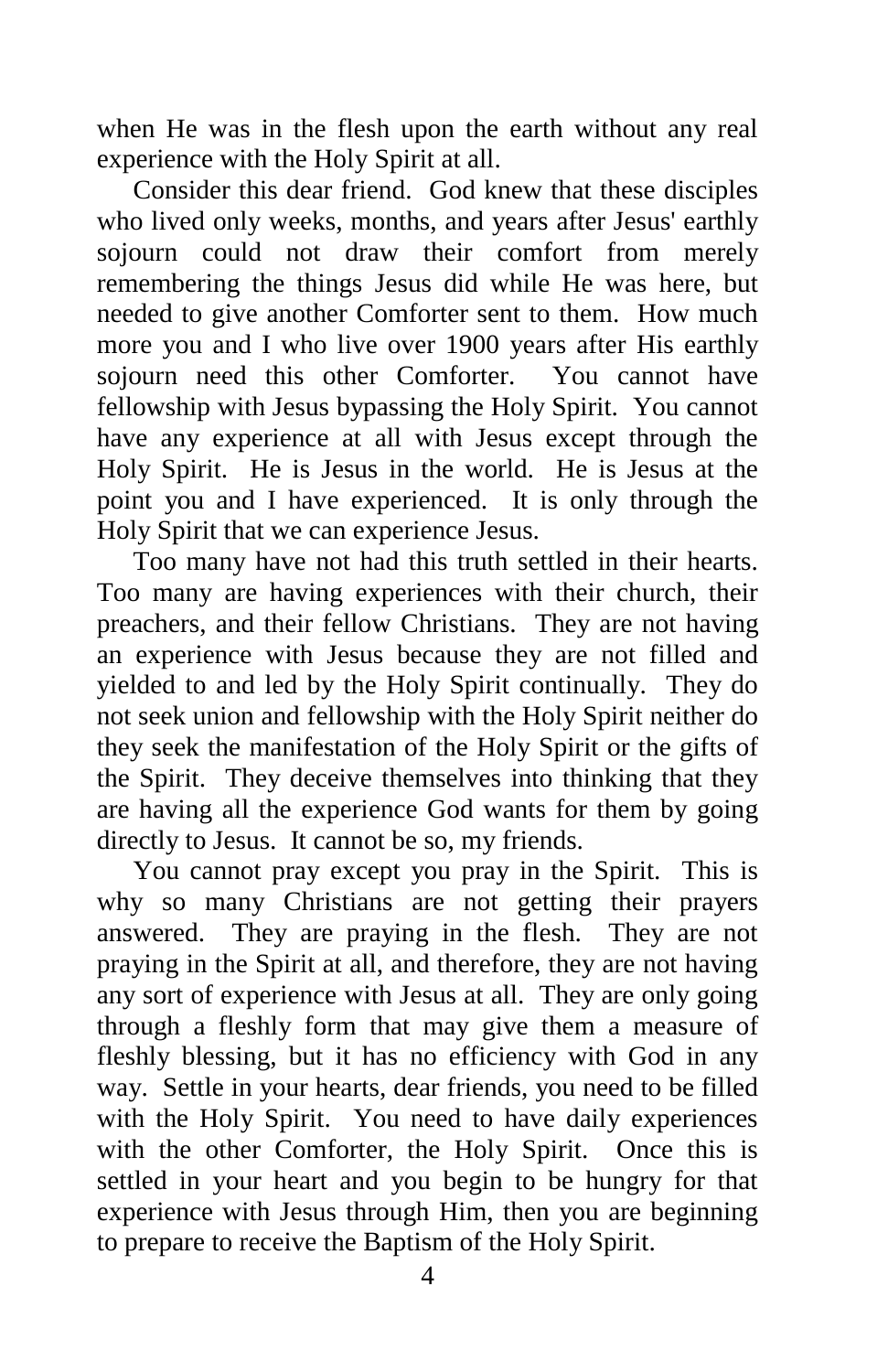Jesus said to His disciples that He would send another Comforter whom the world cannot receive, because it seeth him not, neither knoweth him." These are the two reasons the peoples of the world and the worldly Christians (who are of the world when they walk in the fleshly things of this world) cannot receive the Holy Spirit. First, they cannot see Him. In their wordly wisdom and their worldly conceit, they think they are very wise. He is invisible, and they are not willing to believe in someone they cannot see. Secondly, they do not know Him.

 Now there is a difference in knowing about someone and knowing someone. You may know about someone who lives on the other side of town. You may know how many children they have. You may know what kind of work they do. You may even know what kind of car they drive and their address, you may know all those things about them, but you will never know them until you have met them, have shaken hands with them and have a personal experience and fellowship with them. Then you can say you are beginning to know them.

 When I graduated from theological seminary, I knew many things about the Holy Spirit that I learned through the study of the Bible. I knew that He was the Third Person in the Trinity. He was the Author of the scriptures. He was the Teacher, the Comforter, the Guide. I knew all these things about Him, but I could not say that I knew Him until that night some years ago.

 I was kneeling in prayer, and He began to move within me. I felt that moving, and suddenly I was immersed in Him, baptized in Him. He took control of my tongue, and I found myself praising my heavenly Father in another tongue. Then I was having a personal experience and fellowship with Him. Then I was beginning to know Him. God was no longer a set of theological promises in my mind, but I was having a personal experience and fellowship with the Holy One of Israel.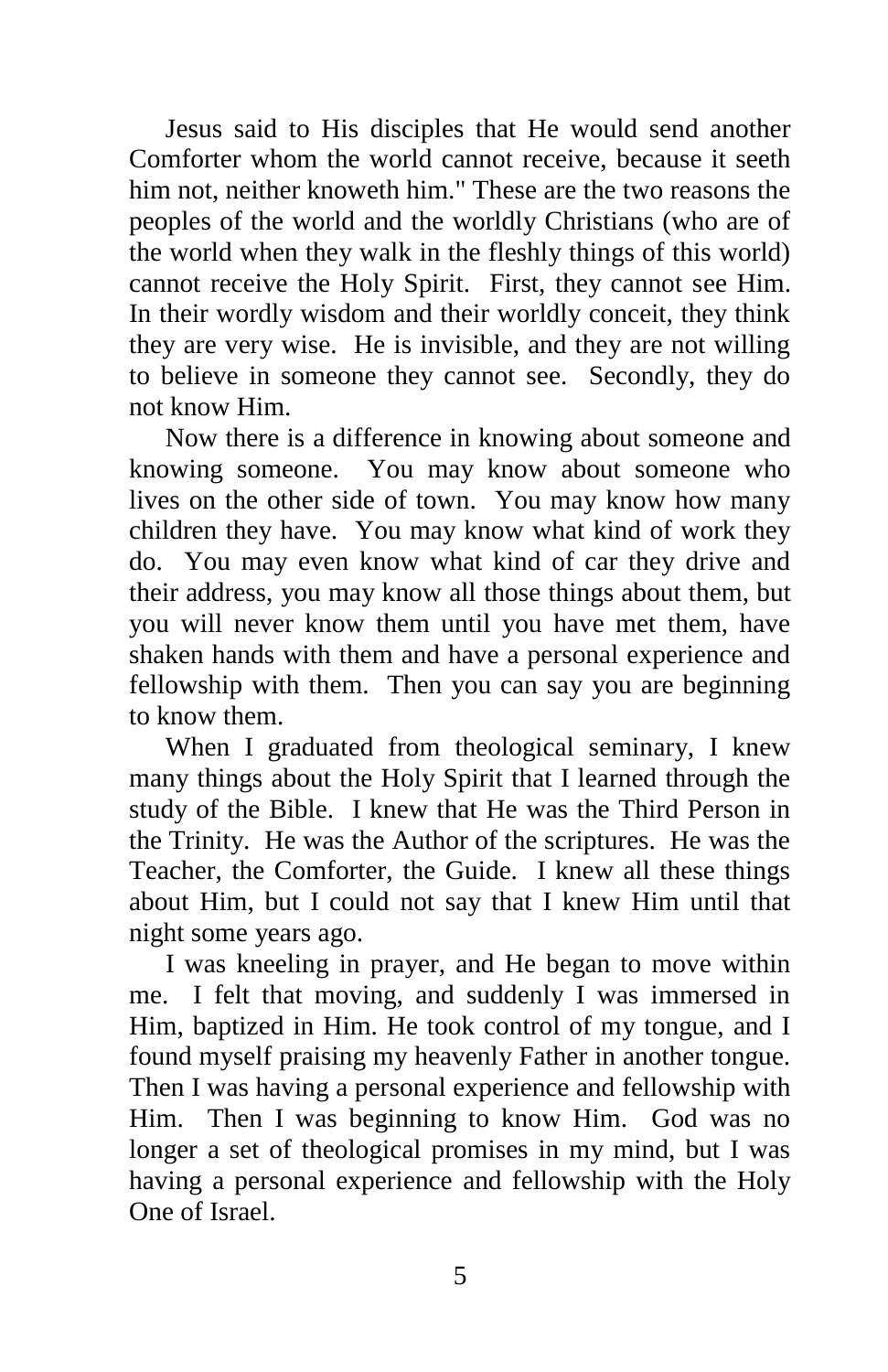Since then I have had hundreds of experiences with Him. Twenty times a day when I think of Jesus, I am suddenly filled with Him, and I find myself praising my Heavenly Father in that heavenly tongue. He gives me the praise words to utter. Often He speaks to me in visions, and a few times in my life in an audible voice. Daily I am getting to know Him better and better.

 Continuing on to verse 18 in the 14th chapter of John, Jesus says, "I will not leave you comfortless: I will come to you." Here we have an apparent contradiction. In verse 16 Jesus says, "And I will pray the Father, and He shall give you another, Comforter." But when we know that Jesus and the Holy Spirit are in perfect union with one another, that they are one, then we know what Jesus meant. He would come to them and comfort them after He was gone, through His union in the Holy Spirit.

 Verse 19 spoken by Jesus says, **"**Yet a little while, and the world seeth me no more; but ye see me; because I live, ye shall live also." Jesus said that in a little while, the world would not see Him because He was going to ascend up to Heaven. Then He told His disciples that they would see Him. In the original language, He did not mean actually looking upon Him visibly but beholding His presence speaking of that day when the other Comforter would come to them.

 Verse 20 says, **"**At that day we shall know that I am in my Father, and ye in me, and I in you." You see, beloved, it was never God's plan for us to just go on believing all our lives that we have the Spirit of Christ in us. We believe first, yes, but it was God's plan for us to know that He is in us. The Baptism of the Holy Spirit is the provision that God had made whereby we may know experientially that He is in us through His revealing of Himself to us in the many manifestations that are listed in the scriptures.

 Before I received the baptism of the Holy Spirit, I believed that the Spirit of God, the Spirit of Christ dwelled within me because I knew the Bible teaches that any man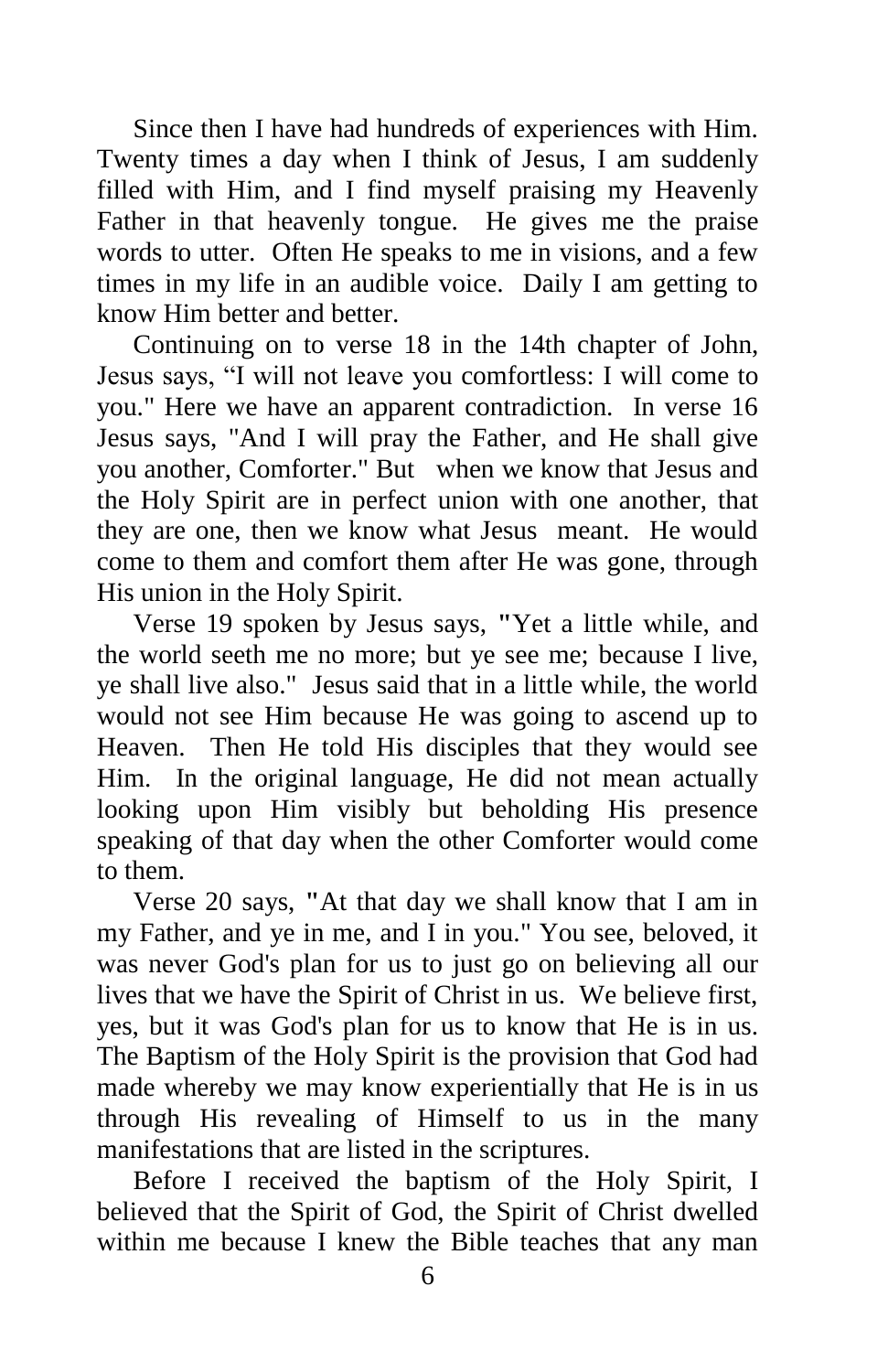that hath not the Spirit of Christ is none of His. I accepted the theological promise by faith that it was so. But that night some years ago when He began to move within me, I felt His moving and it became too precious and powerful within me. Then when He took my tongue, I found myself speaking in another tongue. Now I do not just believe He is in me, I know He is in me. That is the difference. That is why it was provided by God, dear friends, so that you might know that He is in you. It is your confirmation.

 Many churches today have what is called a confirmation service for a child when it reaches a certain age or for an adult. They are brought before the authorities of the church, and they lay hands on them. They are said to be confirmed. The confirmation is to be an evidence of receiving the Holy Spirit but there is no supernatural experience to make them know that the Holy Spirit is in them. They simply go through the form, and they go away exactly like they were before.

 Little Janie when she is 12 years old gets her finest dress. The father goes to church for the first time in months sometimes years. Little Janie goes through the form. She is very proud of her new dress and the way she looks. But little Janie has had no more experience with God than the man in the moon. She goes away and does not really know what went on.

 This is simply a deterioration, a form that has degenerated from what was once a powerful reality during the first century Christianity when they held their confirmation services as described in the  $8<sup>th</sup>$  chapter of Acts. They laid hands upon those who had believed, and the Bible says they were filled with the Holy Spirit and spoke in tongues and prophesied. As late as the 4th century, Augustine writes that when they laid hands upon the converts, they were expected to speak in other tongues. This is the reality. This is the true confirmation service and the Baptism of the Holy Spirit.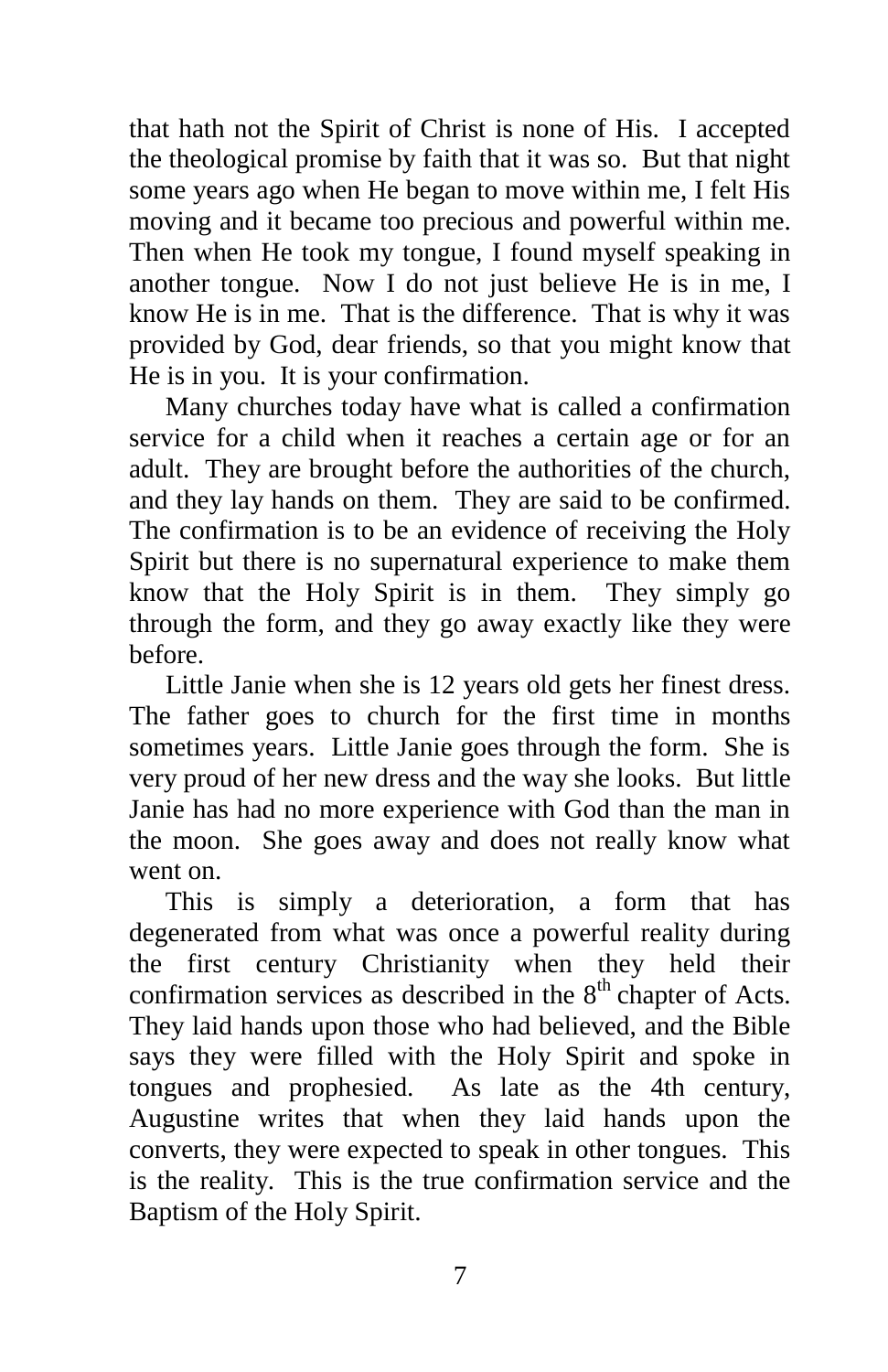The manifestation of the gift of tongues, prophecy, visions, etc. is God's confirmation service. It is God's confirmation that He has given to us after we have believed on Jesus as our personal Saviour that we might know, yea, that He even dwells within us.

 Theologically it is presented to us in the old testament on Israel's Day of Atonement. When the high priest entered into the Holy of Holies with the blood of the lamb in his hands, all the people would stand outside the Tabernacle waiting for him to come out. The high priest had little bells on the bottom of his robe. As long as they would hear the bells during the time He was in the Holy of Holies, they knew that He had not died. There was yet hope. But they could not have their full assurance that God had accepted their offering of the blood of the Lamb that they had sent in with the high priest until the high priest came back out to them. This is why they stood outside waiting. When the high priest came out, they had an absolute confirmation that their offering had been accepted by God.

 This type was fulfilled when Jesus, the great high priest, 1900 years ago left the earth and entered into the true Holy of Holies with the blood of the true lamb in His hands, yea, His own blood. He told His little group of followers to wait there for Him to return to them. "I will not leave you comfortless: I will come to you." He would come in the person of the Holy Spirit. While He was gone these disciples had stirrings and whisperings in their hearts, and they had great hope. This is the tinkling of the bells the children of Israel heard while the high priest was in the Holy of Holies. But it was when the Spirit was poured out (Acts 2:4) upon them in the Baptism of the Holy Spirit on the Day of Pentecost that they knew that their High Priest had returned to them. Their offering they had sent by Him had been acceptable to the Father.

 This was referring to the whole church that was there that day But this has its application to your individual life, my, dear Christian friend. When you believe on Jesus as your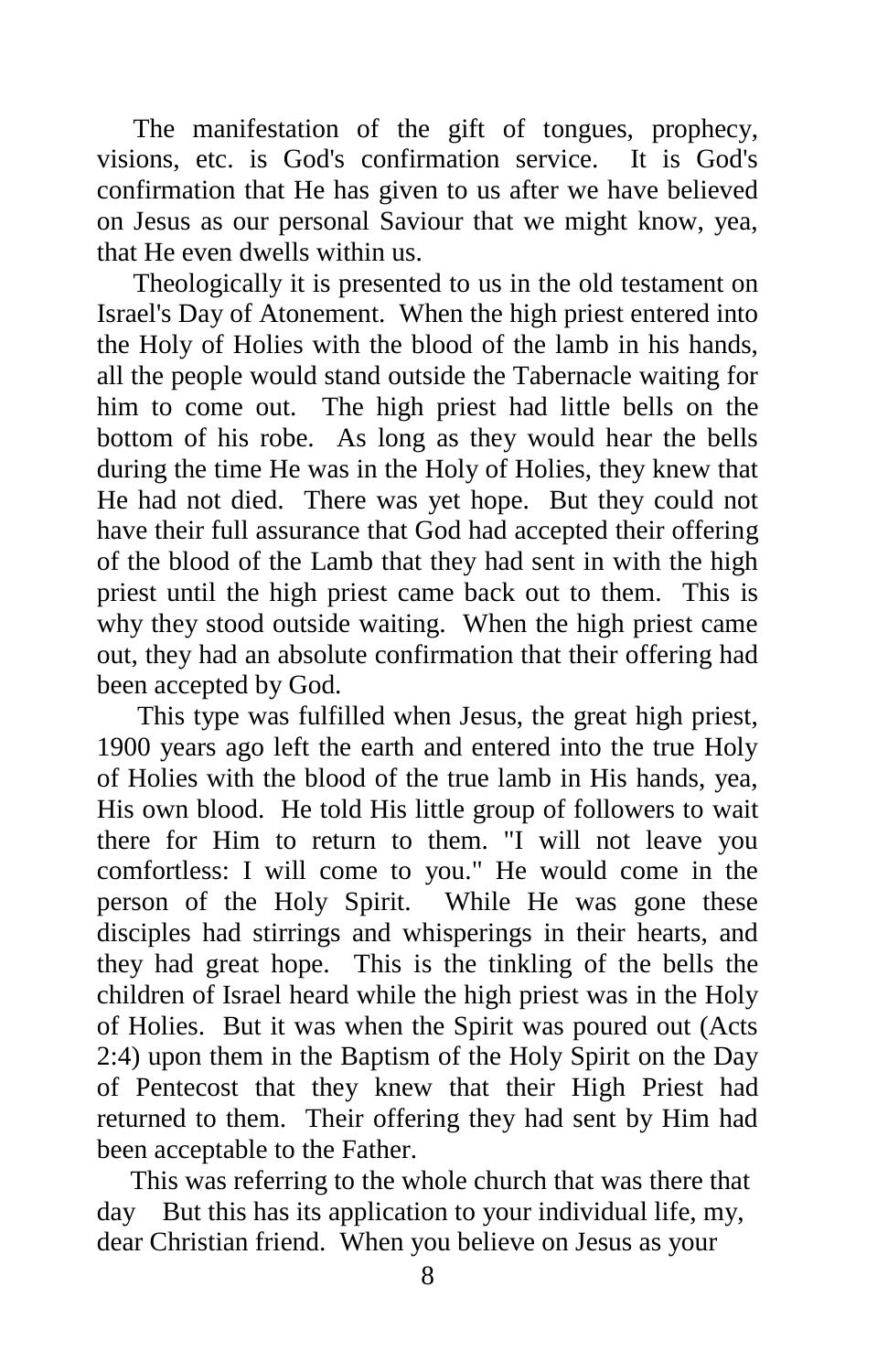personal Saviour, you are sending Jesus by faith into the true Holy of Holies, the presence of God, with His blood in His hands as your high priest. Know that it is true that before you receive the Baptism of the Holy Spirit we can have stirrings of the Spirit in our hearts. We can have leadings from the Spirit. I had many as a minister before I received the Baptism of the Holy Spirit. But, those are only the tinkling of the bells.

 It is not until we have been baptized into the Holy Spirit, immersed in Him, and He manifests Himself through us with the precious gift of another tongue (this is the manifestation God has chosen as a sign to us and the unbelievers) that the high priest has returned. It is then that we have our confirmation. It is then that we know we have moved out of the realm of faith and are now looking into the realm of experience. It is then that we know that our offering is accepted. It is then that we know the Holy Spirit dwells within us.

 Forever after that as we yield ourselves to Him, He manifests Himself through us by the many gifts of the Spirit (I Cor. 12:8-10).

We are continually assured that He is with us. Dear friend, it is God's plan for you to know that He is in you and the Baptism of the Holy Spirit is that provision, that confiramtion.

 Then Jesus said in verse 21, "He that hath my commandments, and keepeth them, he it is that loveth me: and he that loveth me shall be loved of my Father, and I will love him, and will manifest myself to him. (continuing on in the chapter) Judas saith unto him, not Iscariot, Lord how is it that thou wilt manifest thyself unto us, and not unto the world? Jesus answered and said unto him, If a man love me, he will keep my words: and my Father will love him, and we will come unto him, and make our abode with him."

 In the King James version, it says 'abode with him', but in the original language it says 'within'. You see Judas had just heard Jesus say, "Yet a little while, and the world seeth me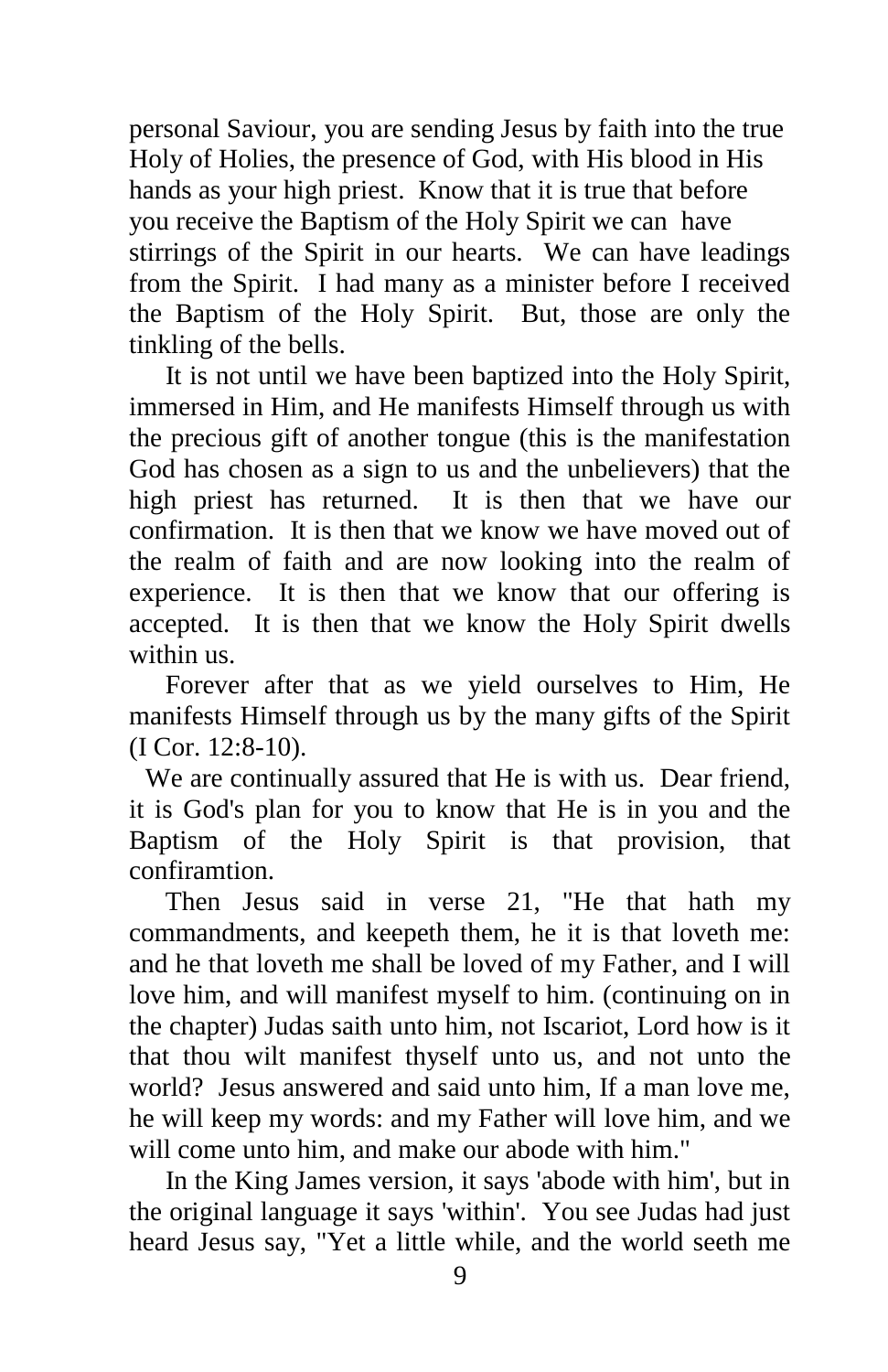no more" to His disciples. Judas wondered how Jesus was going to reveal Himself to them and the world was not going to get in on it. He asked the Lord.

The Lord answered in essence, "I'll do it by the Father and I coming in the person of the Holy Spirit and living within you " He was going to reveal Himself from within, and this is God's wonderful plan for revealing Himself to those who love Him, believe in Jesus, and the world does not get in on it.

 Often people come into our services. As we lift up our hands and adore Jesus, one may see a person begin to tremble under the power of the Spirit of God. They may see another person burst forth speaking in a strange language, another give the interpretation, another begin to prophesy. They might see someone stand up and say, I saw thus and thus in a vision. And they are just standing there looking on. By outside appearances, they may think we are crazy.

They do not know what is going on inside of us. They do not know that Jesus is in there manifesting Himself from within just as He said He would.

 As they looked at one teen-age girl standing with her arms uplifted, lost in adoration of Jesus, all they would see is a teen-age girl standing with her hands up and her eyes closed. they would not know what is going on inside her. They do not know that as she stands there, the curtain of darkness which you see when you close your eyes dispels and suddenly she begins seeing a vision just as if you were looking at a motion picture screen. This is Jesus revealing Himself from within yielded vessels,

 (At this point on the tape Bro. Fife spoke in tongues. The following is the interpretation:) "For the Lord would say to thee, my children, I shall not reveal Myself unto thee in the natural, but I will reveal Myself to thee in the Spirit. For I have called thee, not to walk in the flesh, but I have called thee to walk in the Spirit, saith the Lord thy God."

 So this is Jesus' wonderful plan for revealing Himself to those who love Him and believe in Him. He reveals Himself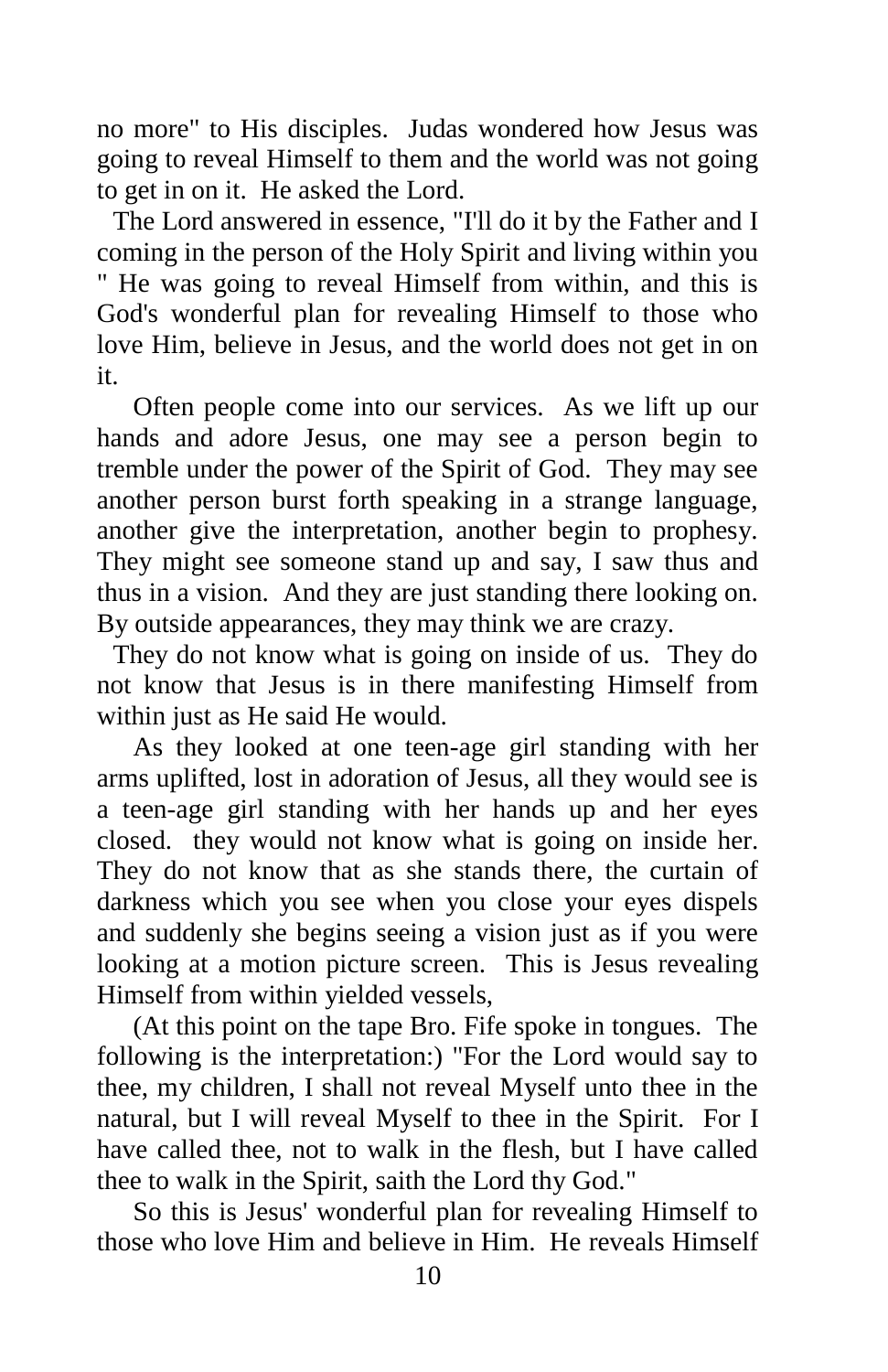to them from within. The skeptics, unbelievers, the people of the world including the worldly Christians cannot get in on the revelation.

 Now when we sum up this promise of Jesus, we find that Jesus said to them, "I am going away, but I will send you another comforter. It will be the Holy Spirit. When He comes you will know that I am in you for I will reveal Myself to you from within." This is the promise that Jesus made to His disciples before He left them that night in the upper room. Chapters 15 through 17 of John tells how that same night Jesus was arrested, then tried, crucified, buried and raised again the third day.

 Turn in your Bibles to John 20:19. We have recorded for us the first appearance that Jesus made to His disciples after He arose from the dead. We have just studied the last night He was with them before He died. Now we have recorded for us by John the first appearance to them after His resurrection.

John 20:19. Then the-same day at evening, being the first day of the week, when the doors were shut where the disciples were assembled for fear of the Jews came Jesus and stood in the midst, and saith unto them, Peace be unto you. 20. And when he had so said, he shewed unto them his hands and his side. Then were the disciples glad when they saw the Lord. 21.Then said Jesus to them again, Peace be unto you: as my Father hath sent me, even so send I you. 22. And when he had said this, he breathed on them, and saith unto them, Receive ye the Holy Ghost.

 Now do you remember back in John 14 at the Lord's supper table Jesus had said to these disciples speaking of the Holy Spirit, "he dwelleth with you, and shall be in you." He was with them there that night in the upper room, but He was not in them yet. The reason was that God did not give the Holy Spirit to dwell in them until after Jesus was crucified.

 The reason was until the atoning blood of Jesus was shed to atone for our sins and make us clean vessels, Holy God could not dwell in sinful flesh. The scripture makes it clear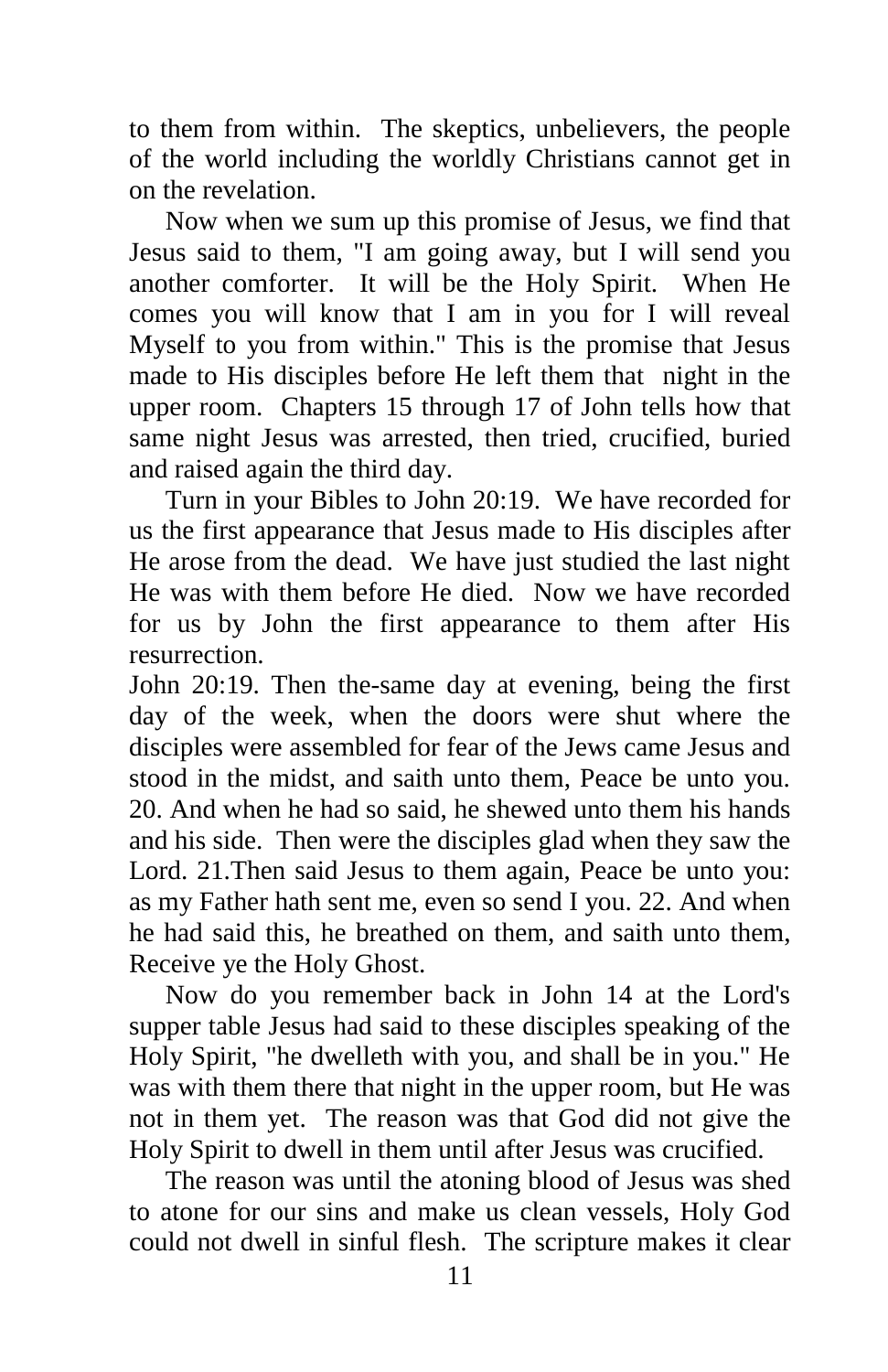that the Holy Spirit was not given until after the atonement of Jesus.

 John 7:37 In the last day, that great day of the feast, Jesus stood and cried, saying, If any man thirst, let him come unto me, and drink 38.He that believeth on me, as the scripture hath said, out of his belly shall flow rivers of living water. 39. (But this spake he of the Spirit, which they that believe on him should receive: for the Holy Ghost was not yet given; because that Jesus was not yet glorified.)

 There it is. We are definitely told that the Spirit of God was not given to dwell in man until after the atonement of Jesus. It is true we read in the old testament that during the old testament period, the Holy Spirit came upon a certain chosen few prophets to be used of God for the purpose of redemption, but the Bible says He was not given to dwell in men until after Jesus was crucified or glorified.

Therefore, as they sat at the Lord's supper table (John 14) the night before He left them, and because it was before His crucifixion, Jesus said to them, "He dwelleth with you, and shall be in you." But now as we study in John 20:19, His atoning blood had been shed to make them clean vessels to open the way for Holy God to dwell in sinful flesh. Therefore, the very first thing that Jesus did at His first appearance to them after His resurrection was to breathe on them saying, "Receive ye the Holy Ghost." He imparted to them the Holy Spirit.

 These disciples were representatives of all the Church that would come after them, because the Bible says they are the foundation stones upon which we are built. Therefore, from that day forth their experience was a pattern for our experience. From that day until now every person who has ever believed on the Lord Jesus Christ as their Saviour, at that point, at the moment that they believed in Jesus, God breathed on them, and the Holy Spirit indwelled them.

 The word for spirit in the original Greek was the word 'pneuma' which means God's breath or the breath of God. And you dear Christian friend at the point, yea, at the very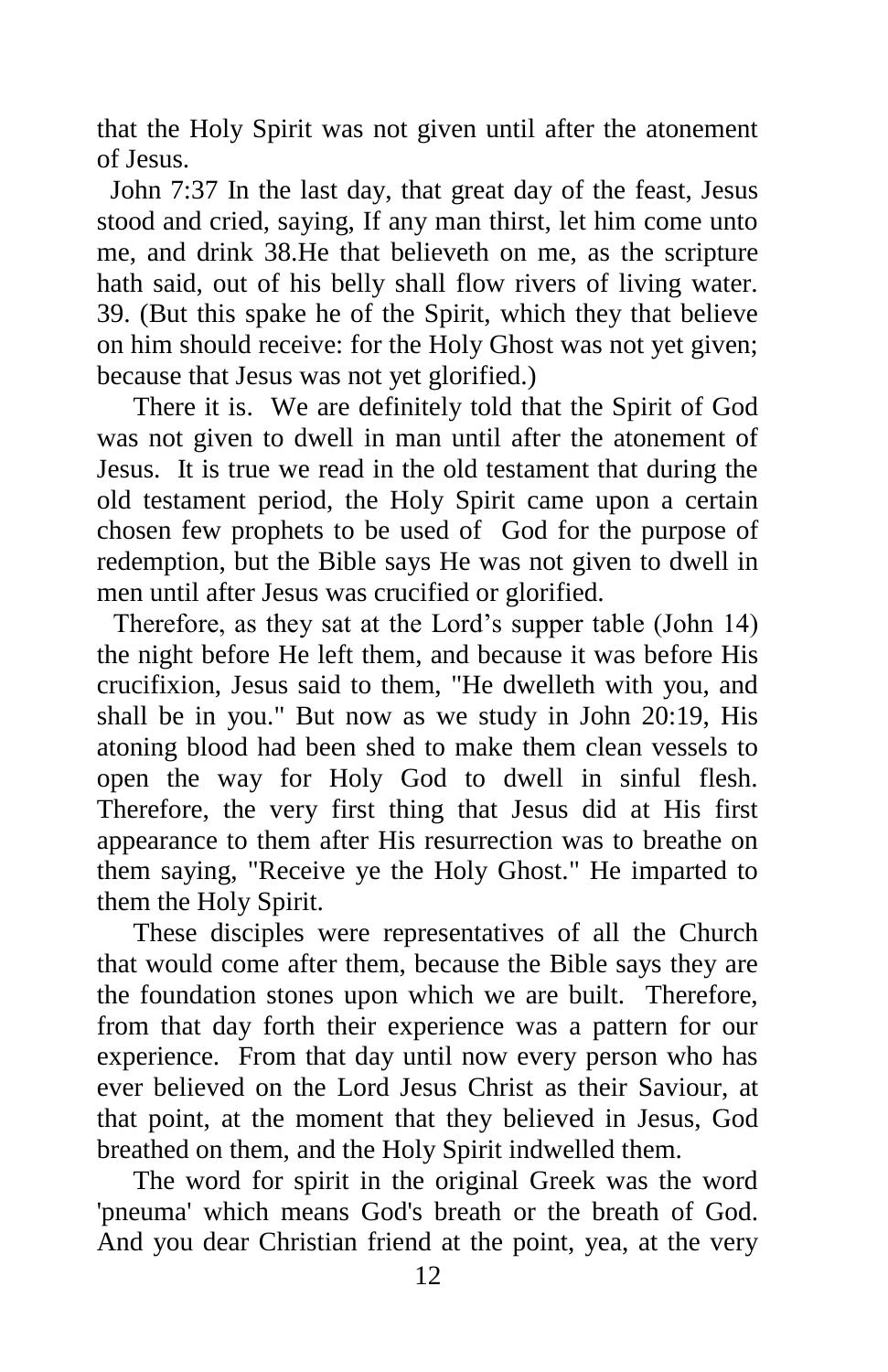moment that you believed on Jesus as your Saviour God breathed on you and the Holy Spirit indwells you. This is what happened to the first disciples at Jesus' first appearance to them. But this was not the fulfillment of the promise He had made to them Nothing happened here to make them know that He was in them. Silently the Holy Spirit entered into. them and took up His abode. At the point when you accepted Jesus as your Saviour and was born again, nothing happened to make you know that He had entered into you. What the disciples experienced was a preparation for the confirmation, preparation for the Baptism of the Holy Spirit.

 Even so with you, there is a difference between your regeneration and your confirmation. There is a difference between your being born again of the Spirit and being baptized in the Spirit. At the point where the Holy Spirit enters you that is your regeneration experience. That is when He indwells you. But that is only preparation for the Baptism of the Holy Spirit which is your confirmation. So if you turn to Acts I we will see how Jesus continued to fulfill the promise to the disciples.

 Acts 1:4 records the last appearance Jesus made to His followers. He had led them outside Jerusalem to the Mount of Olives, and he was just about to ascend up. 4 And being assembled together with them commanded them that they should not depart from Jerusalem, but wait far the promise of the Father, which, saith he, ye have heard of me. 5 For John truly baptized with water; but ye shall be baptized with the Holy Ghost not many days hence.

 What promise was Jesus talking about? The promise that He made made back at the Lord's supper table in John 14, that the other Comforter would come. He said when that promise was fulfilled not many days from now, "ye shall be baptized with the Holy Ghost."

 Now there are two important truths revealed to us here. First there is a distinct difference between the indwelling of the Spirit when we receive salvation and the Baptism of the Holy Spirit. You see these disciples that Jesus was talking to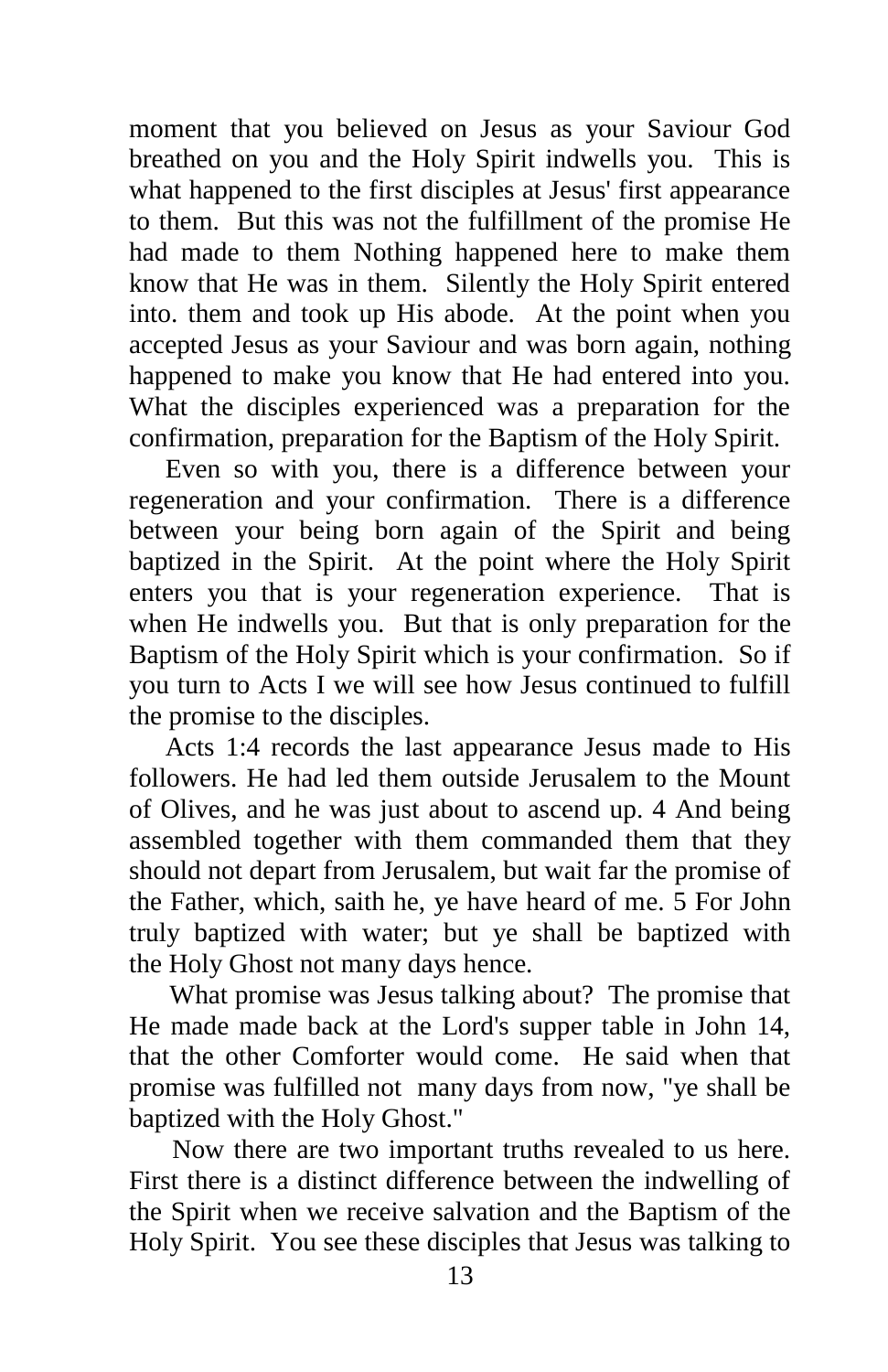here in Acts I had already been indwelled with the Spirit 40 days before at Jesus' first appearance to them when He breathed on them and said, "Receive ye the Holy Ghost." But now Jesus says you still have something else coming to you which is the Baptism of the Holy Ghost.

 Even so it is with you, dear friend. At the point where you believed on Jesus as your Saviour, God breathed on you and you were indwelled with the Holy Spirit, You still have something else coming. This is the Baptism of the Holy Spirit, your confirmation service.

 The second great truth we learn here in the wording of Jesus. We learn exactly what the Baptism of the Holy Spirit is. For you see Jesus did not use the word 'Baptize' for it is an English word. He spoke in Greek so He used the Greek word 'Baptizo' which means to be immersed in' or 'completely in an element. So Jesus' disciples who understood Greek understood Jesus to say that they would be completely in the Spirit, immersed in the Spirit not many days from then.

 That is what the Baptism of the Holy Spirit really is, dear friend. It is simply being immersed in the Spirit. It is simply getting completely in the Holy Spirit and out of yourself. It is getting out of the natural and into the Spirit, out of the flesh and into the Spirit. It is simply yielding yourself to the Spirit of God that is within you until you are lost in Him, fully surrendered, fully yielded, until your whole being is fully under His control. When you have surrendered every portion, He will take full control by manifesting Himself through you by enabling you to speak in a language that you have never spoken or learned before. Then many other gifts and manifestations of the Spirit will come in time as a result of your yielding to the Spirit. I will have more to say about that later on.

 Acts 2 reveals the complete fulfillment of the promise. 1 And when the day of Pentecost was fully come, they were all with one accord in one place. 2 And suddenly there came a sound from heaven as of a rushing mighty wind, and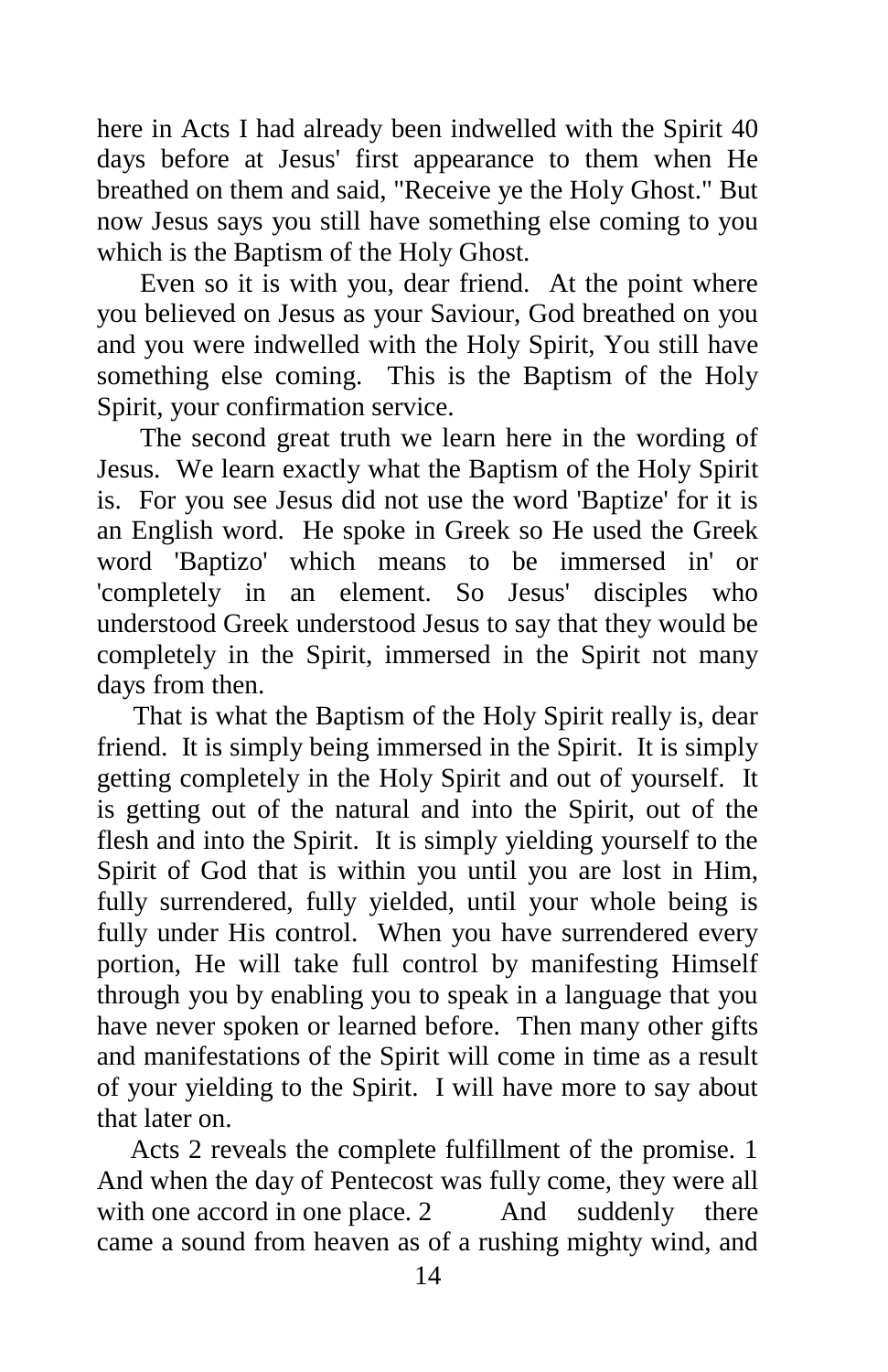it filled all the house where they were sitting. 3 And there appeared unto them cloven tongues like as of fire, and it sat upon each of them. 4 And they were all filled with the Holy Ghost and began to speak with other tongues, as the Spirit gave them utterance.

 The Day of Pentecost was ten days after Jesus' ascension. They were all in one accord in one place. What were they doing? They were waiting on the promise just like Jesus told them to do. They were in prayer. As they were yielding in prayer, suddenly they all heard a strange sound, like a rushing mighty wind. Each one could see a vision of a flame of fire in a shape of a cloven tongue hanging over his brother's head. Then they were all filled with the Holy Spirit and began to speak in other tongues as the Spirit gave them utterance.

 It is important that you understand what happened here. It was not that the Holy Spirit suddenly fell down upon them from above. He was already in them. Jesus had breathed on them and He had entered into them 50 days before. What happened was that as they were yielding themselves in prayer, the Holy Spirit within them began to move within. He filled them from within. Soon they were lost in the Spirit praising Him, and He manifested Himself to them by enabling them to speak in other tongues.

 Please notice that we said enabling them to speak in other tongues, not causing or making them. The Holy Spirit does not make us do anything ever, He enables us. If at anytime you are forced to speak in tongues or do anything else without your cooperation, then you run from that spirit because it is a demon spirit. Only as we yield to the Holy Spirit and cooperate with Him will He enable us to bring forth the manifestation of the Spirit of God.As the disciples yielded themselves to the Spirit of God within them, as they surrendered their whole being to Him, as they got in the Spirit, He took control and manifested Himself through them in the evidence of other tongues.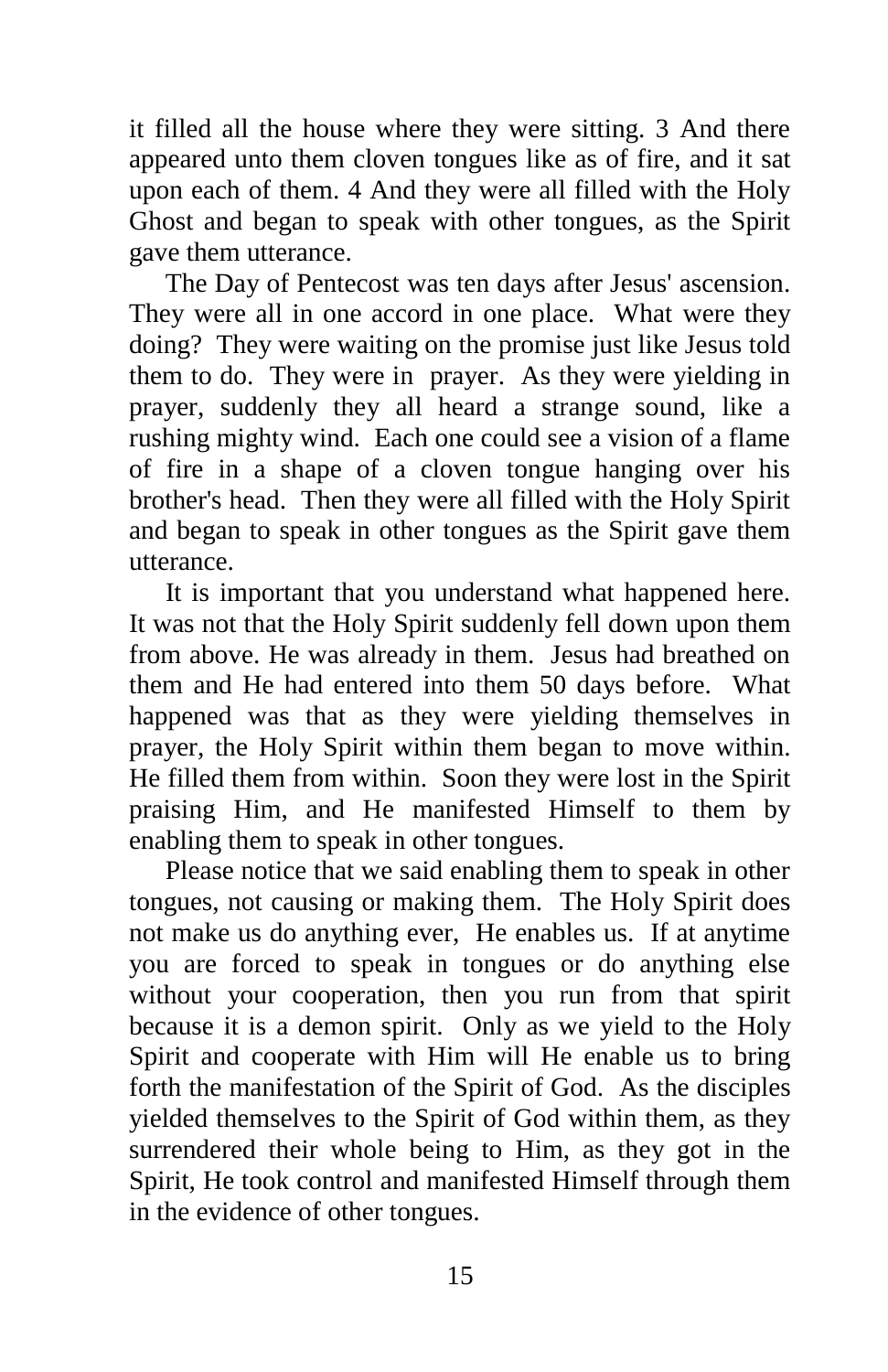This is what will happen to you, dear friend, when you are baptized in the Holy Spirit. Do not expect anything to fall upon you from above. Do not spend any time praying and begging God to give you the Holy Spirit for you already have Him dwelling within you.

You do not need to beg God for the Baptism of the Holy Spirit as God gave you the Baptism of the Holy Spirit over 1900 years ago when Christ hung on Calvary as He did the other blessings that are in Christ.

You simply yield yourselves to the Spirit that dwells within you, in faith, expecting to receive. Surrender your whole being up to Him. Get out of the natural and into the Spirit. When you have yielded yourself completely to Him, including your tongue, when you have at last released your tongue also to the Holy Spirit, He will take full control. You will be in Him, and you will be immersed in Him. You will be baptized in Him. He will be in full control and able to manifest Himself through you enabling you to speak in other tongues. As a result of that, all the other gifts of the Spirit will come forth in you ultimately.

 The problem with some people is that surrendering and yielding is not any easy thing to do. Many are not willing to surrender fully to the Holy Spirit. Others have been in the habit of controlling their being, their tongue, their hands, their arms, their legs and their life. It has become such a hard set pattern and habit for them, it is hard for them to surrender to someone else who dwells within. This is what receiving the Holy Spirit really means, simply yielding your whole being to the Spirit that already dwells within your vessel, your house.

This term 'receiving the Holy Spirit' has been misunderstood by many causing misconception. Many have taken it to mean receiving the Holy Spirit for the first time. Many have gone and thought that one does not even have the Holy Spirit indwelling them until they have been baptized in the Holy Spirit. This is not true.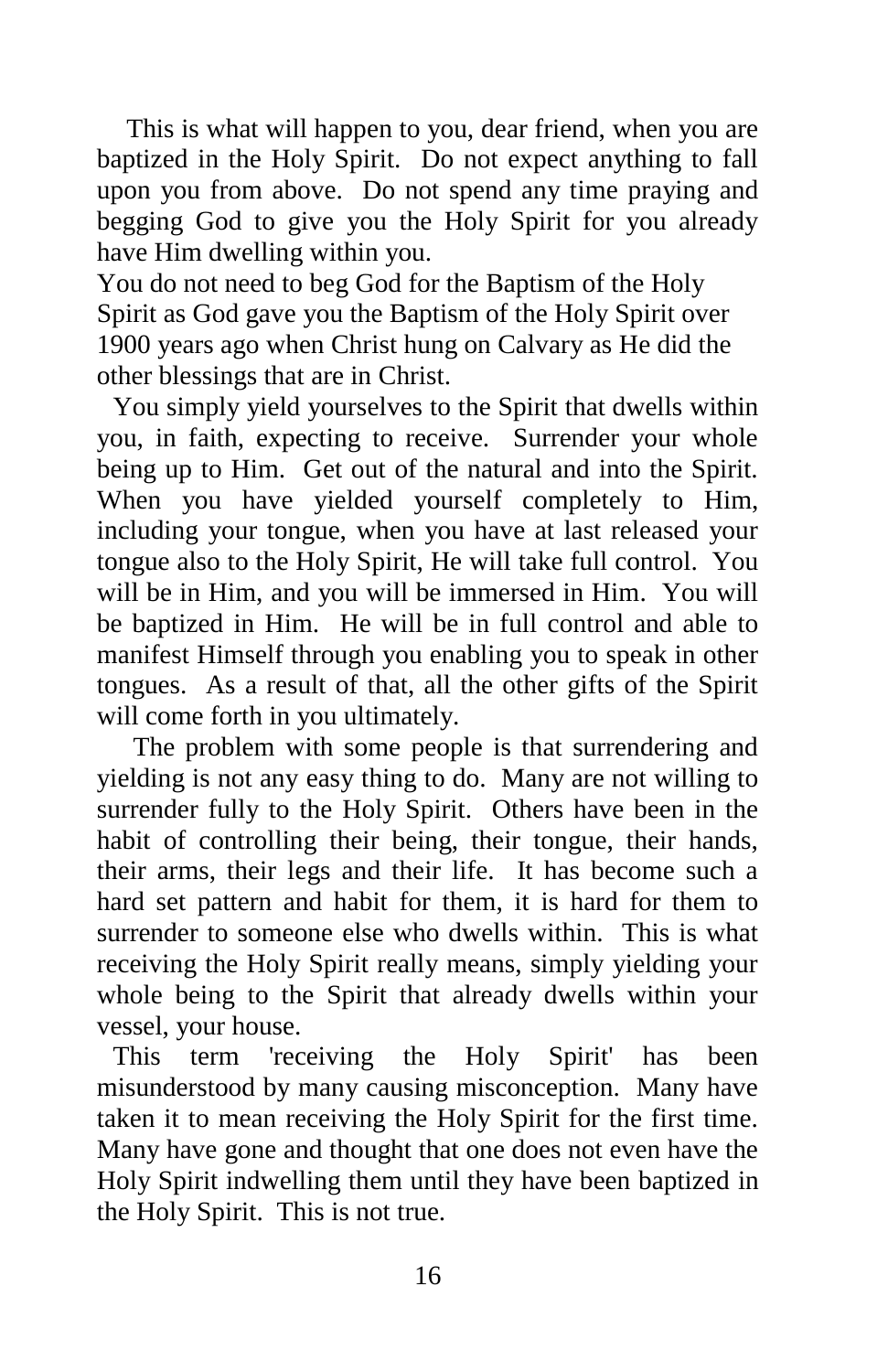Once in Acts 8 we are told that Philip went down to Samaria and had a great revival and many believed and were baptized in Jesus' name. When the other apostles in Jerusalem heard that these believers had believed and been saved, they sent Peter and John down to pray for them that they might receive the Holy Spirit for as yet it had fallen on none of them, all of them that had been baptized in the name of Jesus. It is used again in Acts 19 where Paul came into Ephesus. He found certain believers and said unto them, "Have ye received the Holy Ghost since ye believed?"

 We can best illustrate the true meaning of this term to you this way. Suppose I enter into your house, and you were sitting at your desk working on your books. I sat down on your living room couch and you ignored me. You did not look up but continued on with your work, and I sat there for hours with you ignoring me Well, I am in your house, but you have not received me yet. Then after hours, you look up and say, "Oh! Hello Brother Fife. I am so glad to see you." Then you come and shake my hand, put your arm around me and say, "I am glad to have you in my house. In fact I am so glad I want to turn the whole house over to you." Then you have received me. This is the way it is with the Holy Spirit, beloved. At the point where we say He enters into our vessel, our body, He is always there trying to get our attention. We have been going our own way for a long time, and as Christians even, we keep going our own way failing to yield, failing to surrender the whole house to Him.

 He is continually seeking to lead us to a point of prayer where we receive Him. When we do, He will take our whole house, and we will be immersed in Him. We will be completely in the Spirit.

 One person came to me and said, "Brother Fife, I would like to receive the Baptism of the Holy Spirit. I would like the power, but I do not want to speak in tongues." Well that person has just said, "Holy Spirit, I will let you have every other portion of my being, but I will not let you have my tongue to do as you see fit." That person will never receive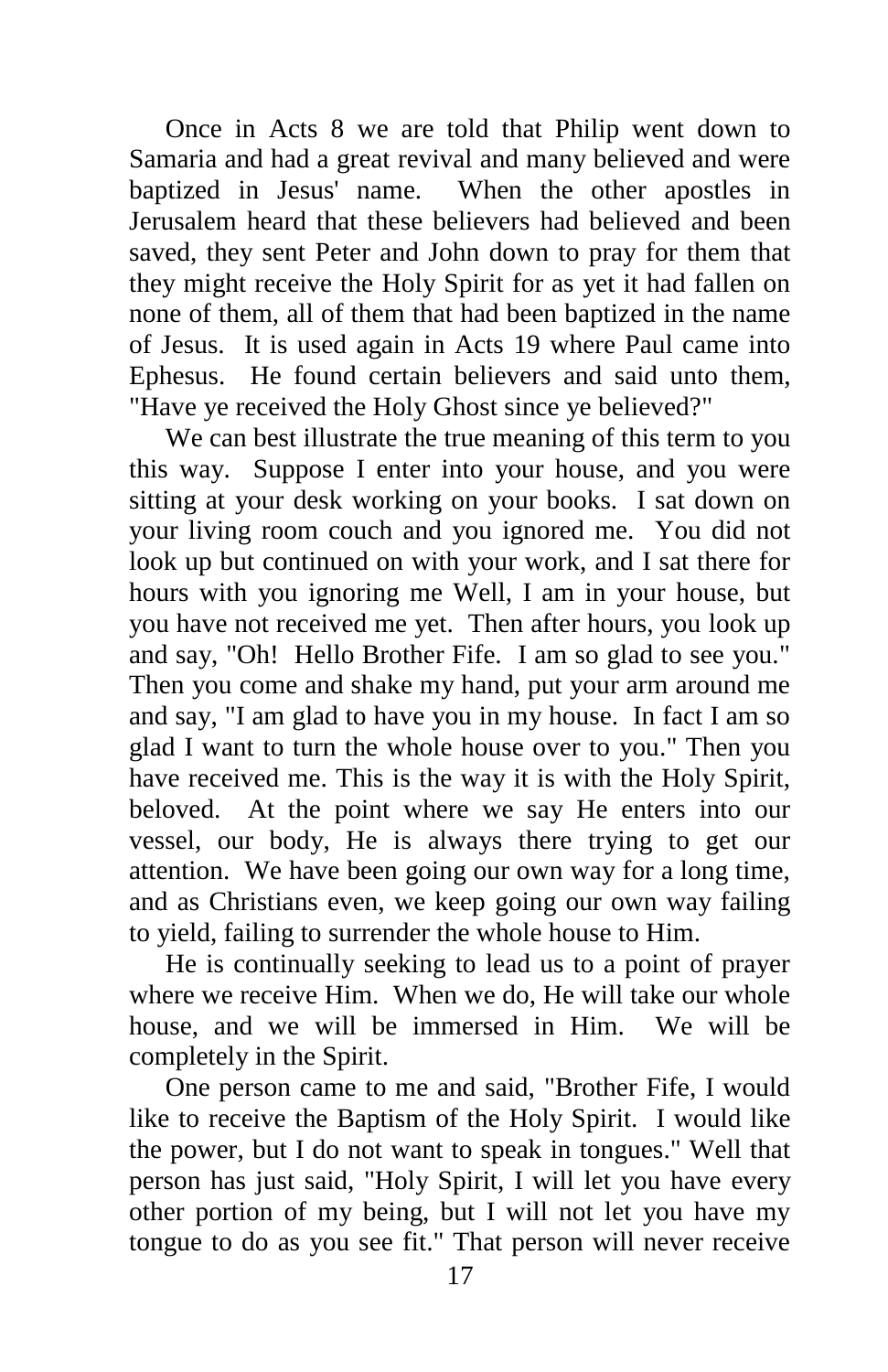the Baptism of the Holy Spirit. Another person has seen someone receive the Baptism of the Holy Spirit, and when the power of the Spirit came upon them, their hands began to tremble.

Perhaps their whole body began to tremble. A timid personality in them would be embarrassed if someone saw them doing that. So they will not yield to the Holy Spirit, because they are afraid their hands might tremble. That person has just said, "Holy Spirit, I will let you have every portion of my being, but I will not let you have my hands." They will never receive the Holy Spirit. Another person would say, "Brother Fife, I have surrendered my life to the Holy Spirit." That is well, but what they mean is they have surrendered their future life that they live to the Holy Spirit. That is not surrendering your whole being, including your body over to the Holy Spirit and God wants all.

 Then another person, and this one is the primary means of failure in so many cases, comes to God to yield to the Holy Spirit that He might fill them, and then they lift their hands and start begging God, "Oh God please fill me with the Holy Spirit. Oh God please give me the Holy Spirit. Oh God please baptize me into the Holy Spirit." This person is blocking the Holy Spirit more than any other, because you see, they have their tongue wagging so fast that the Holy Spirit can never get hold of it when He wants. He would have to knock them down before He could ever shake them loose and make them let go of their own tongue and cease controlling it with their own mind.

 I remember well an experience that illustrates this. My wife and I were preaching a revival in the city of Houston, Texas. We were staying with a rather wealthy family. About seven o'clock one morning a maid came and knocked on our bedroom door. She had brought a colored friend of hers to work who wanted the Baptism of the Holy Spirit. She asked if we would come and pray with her. We arose and dressed and went to the living room. We sat down and we talked to Mary about the things we have shared with you.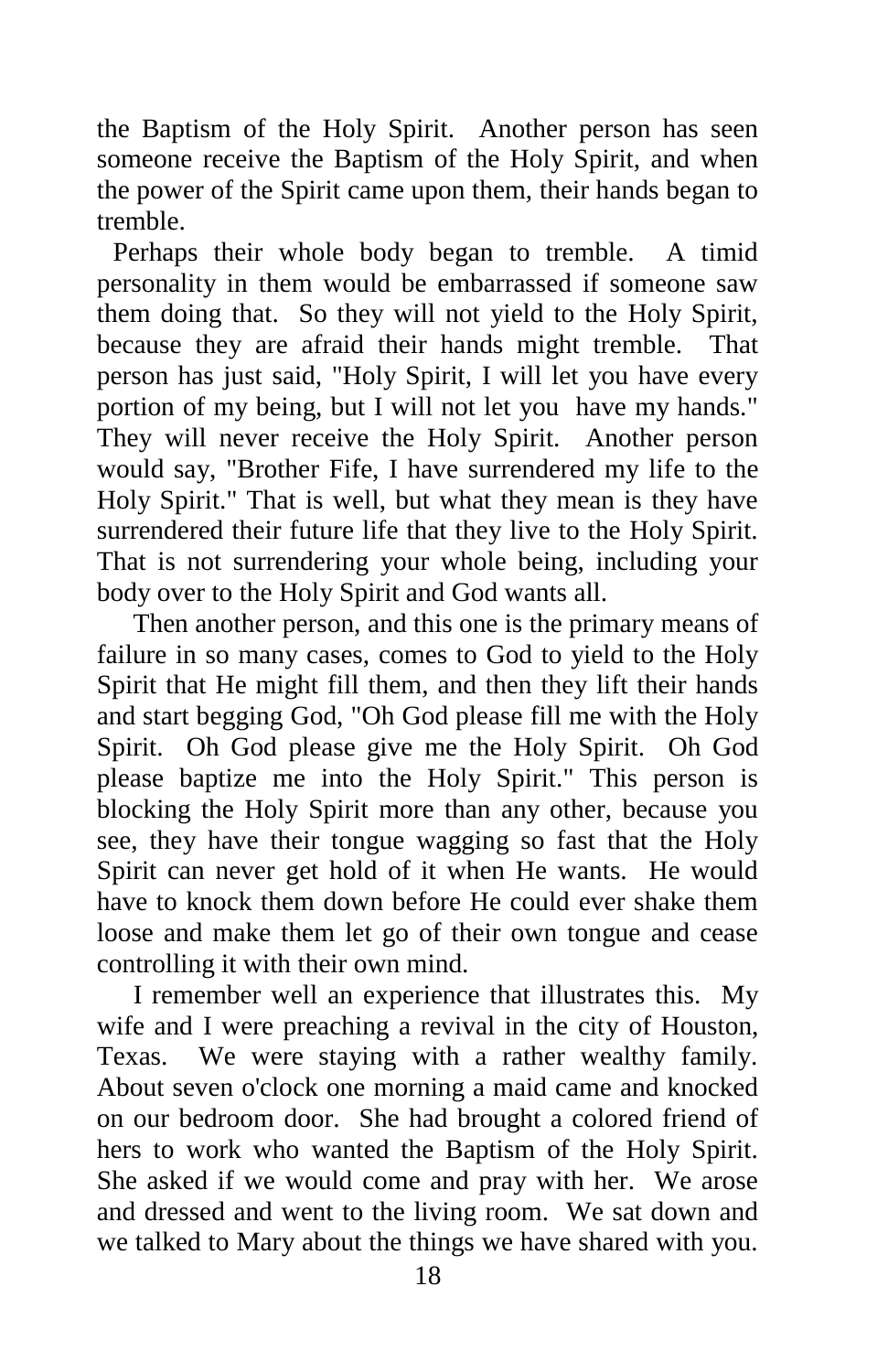Then I said, "Mary, now lift up your hands. We are going to let God fill you." Mary's hands shot up in the air, and she began begging God. "Please Jesus, please Jesus." Of course nothing happened. In a minute I stopped her and said, "Mary, stop begging God for something you already have. The Holy Spirit is already in you. God gave you the Baptism of the Holy Spirit over 1900 years ago. You have your tongue wagging so fast, saying 'please Jesus' controlled by your own mind and spirit that the Holy Spirit can never get control of it. Just lift your hands and yield your whole being to Jesus releasing control of everything unto Him. Release your tongue also and in simple childlike faith speak out trusting Him. He will take control and enable you to worship your Heavenly Father in other tongues. He will immerse you in Himself." As she did so, in about 11 minutes she was completely immersed in the Spirit and completely in the Spirit speaking in tongues and magnifying God.

 This brings us to one other truth that we want to share. Notice on the Day of Pentecost in Acts 2:4. And they were all filled with the Holy Ghost, and began to speak with other tongues, as the Spirit gave them utterance.

 Literally in the Greek it says they spoke in other tongues as the Spirit gave them 'the words to utter.' The Spirit gave them the words, but they did the speaking. It does not say the Spirit made them speak. It says as they spoke the Spirit gave them the words to utter.

 This is where many people fail in receiving the Baptism of the Holy Spirit. They kneel in prayer waiting for God to suddenly seize them, suddenly force them to begin speaking out in another tongue. God will never force you to do anything, dear friend. As you believe and yield, the Holy Spirit will take control of all that you yield to Him. When you are fully yielded to Him, by faith open your mouth and begin to Speak, not trying to speak in your own language. Because it is a physical impossibility to speak two languages at once, you must stop speaking English before you can start speaking Spanish.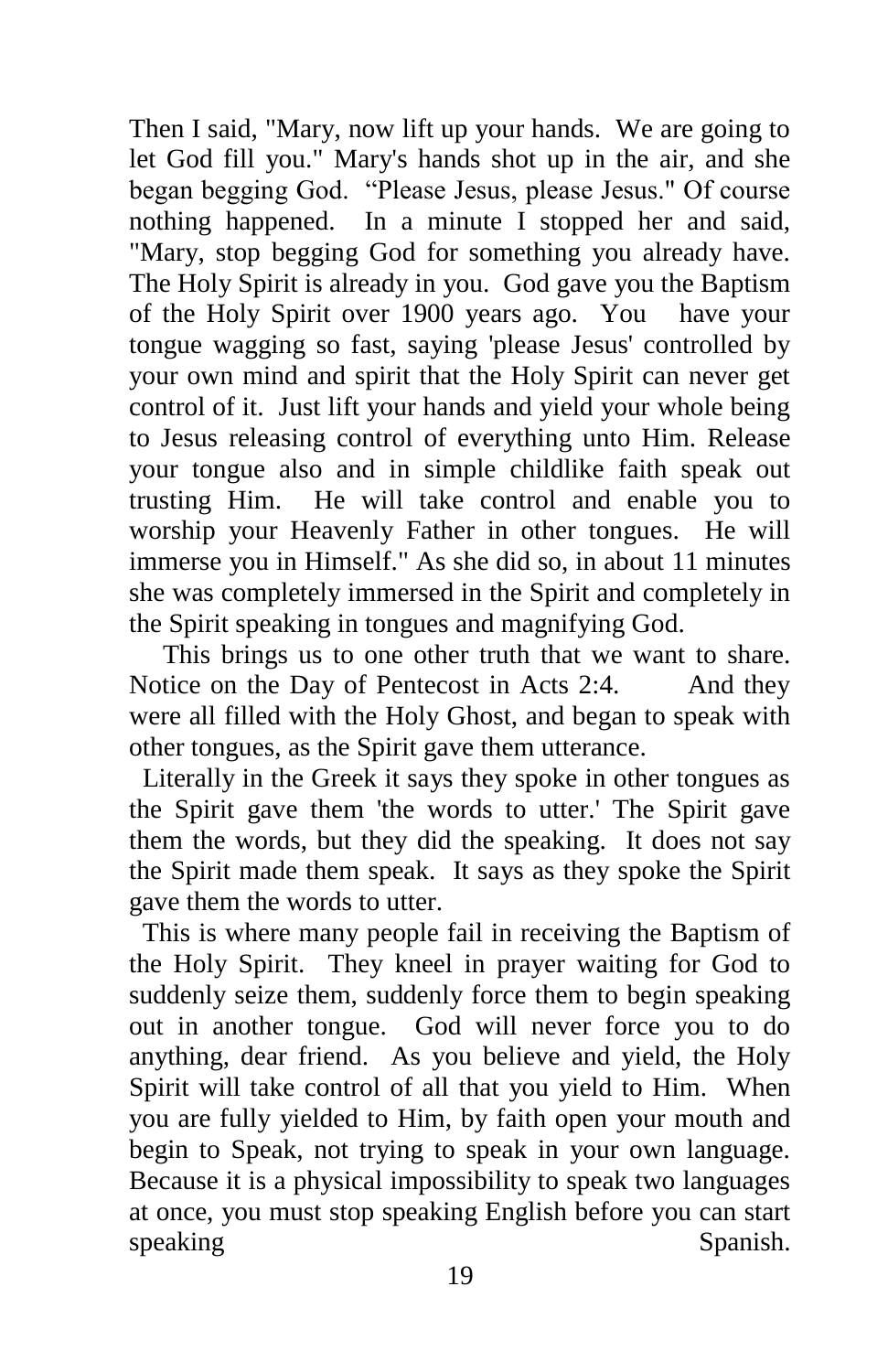If you are trying to speak in your own language, controlling your own tongue by your own mind and spirit, you are shutting out the Holy Spirit. You are quenching Him. He can never get control.

 I remember several years ago when my wife received the Baptism of the Holy Spirit. It was during the time when God was pouring out His Spirit upon our Southern Baptist Church. In three weeks' time everyone in the church received the Baptism of the Holy Spirit, everyone that is, except my wife. She prayed with us at every prayer meeting and cried out to God, but nothing happened. I saw the day come when she got on her knees at six o'clock in the morning and stayed there until ten o'clock at night without moving and nothing happened. One night we were having a prayer meeting and several had received. I was so burdened for her that I called three of the men over and I said, "We are going to lay hands on her and believe God with so much faith that whatever is blocking her will be severed." She stood and lifted her hands. We stood and just believed for about five minutes. Suddenly she burst forth in the most hilarious laughter you have ever heard. It could be heard three blocks away. As she did the Spirit of the Lord came upon her and she was baptized in the Spirit. When it was over she said to me, "You know that is what I have been wanting to do everytime you prayed with me. At the very first of these three weeks, everytime you prayed I wanted to laugh so bad I could hardly contain myself. But I would not do it because I was taught you must be reverent when you pray. I thought you were not supposed to laugh." Then we all laughed for we learned a great lesson. The Spirit was trying to get control of her by urging her from within to laugh because He knew it was blocking her, but she was resisting and quenching Him with some preconceived idea that she had in her mind. She had heard preaching somewhere that said you are not supposed to laugh when you pray.